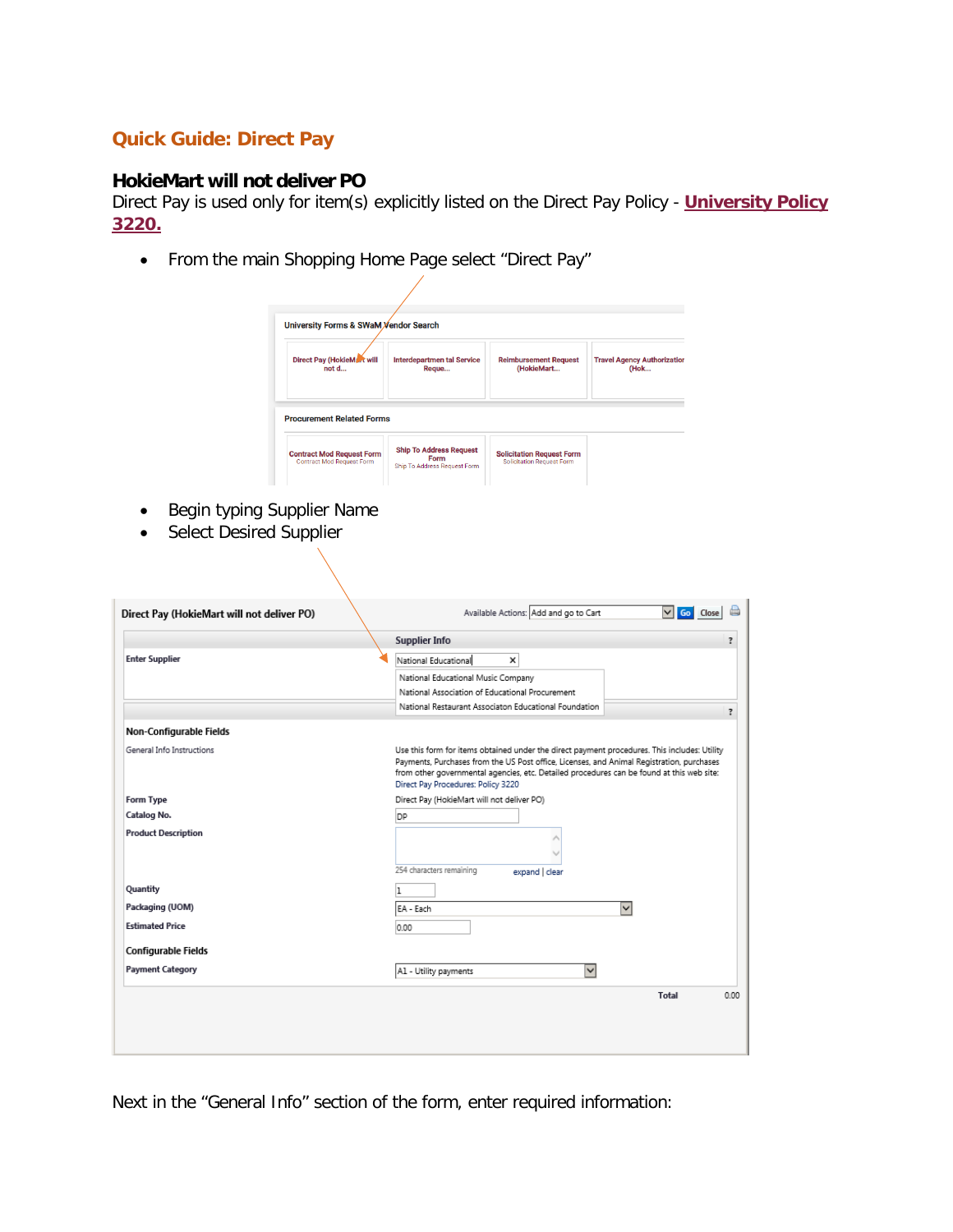- Catalog No. should display DP (Do not edit)
- Product description type a description of what is being paid.
- Quantity leave at 1. This is one payment.
- Packaging most often will remain EA each
- Estimated Price the requestor should be in possession of an invoice or bill showing the total cost.
- Payment Category may be selected from the Payment Category drop-down list.

| <b>Payment Category</b> | A1 - Utility payments |  |
|-------------------------|-----------------------|--|
|                         |                       |  |

• When complete, from the drop-down list on the top of the screen, click "Add and go to Cart."

Available Actions: Add and go to Cart

• If additional items are to be ordered from Available Actions: Add to Cart and Return ▼. the same vendor, click "Add to Cart and Return." This will provide the user with the option to add additional items to the cart.

To finalize the Direct Pay once all items have been added, select "Add and go to Cart" from the Available Actions drop-down menu to return to your **Cart – Draft Requisition.**

User will now be in the **Cart – Draft Requisition.** Complete the cart to create the PR.